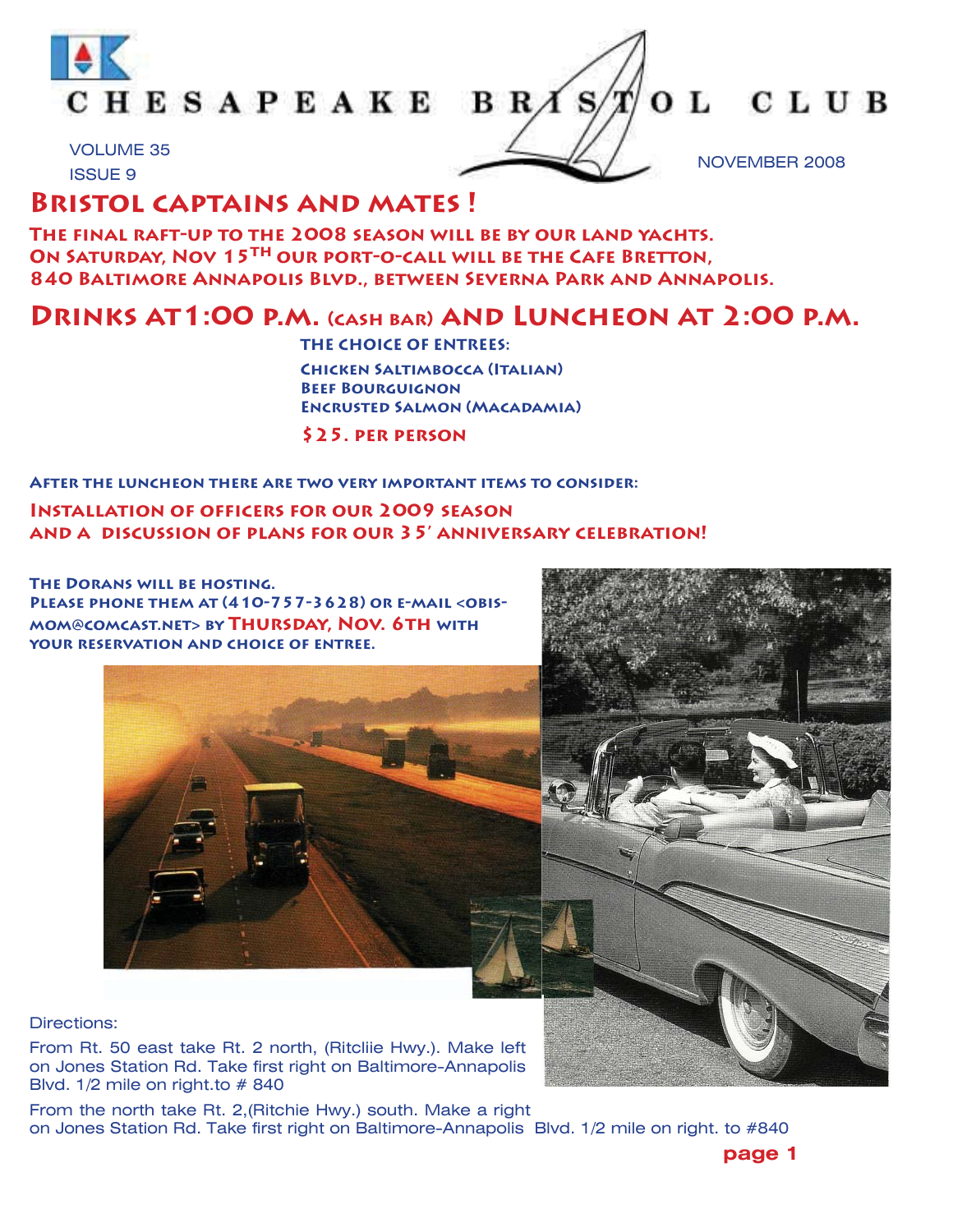.SLATE OF OFFICERS FOR 2009 Nominees: Commodore: Janet George

Vice Commodire: Pete Madden Rear Commodore: Elinor Adensam Trustees: Bruce George and Tom Trump Secretary: Logan Hottle Treasurer: Dave Burka

THE ELECTION OF OFFICERS WILL BE HELD AT THE OCTOBERFEST. PLEASE COME PREPARED TO VOTE FOR THIS WONDERFUL SLATE OF OFFICERS TO STEER OUR SHIP THROUGH OUR 35TH ANNIVERSARY YEAR !

**THE BOATSHOW TEARDOWN WAS A HOOT ! a message from Logan Hottle**

**Monday the 13th was warm and sunny. The party was great. As usual, the captains were showoffs. Only a few earned boos--but most received rousing cheers. The room and balcony at the Mariott turned out to be great and there was actually space for more! Attendees were:**

**Janet and Bruce George, Will and Logan Hottle, Ted and Carol Reinhold, Bob and Prue Clopp, Elinor and Tom Adensam, Pete Madden, Tom Finnin, Bob Finnin, Joel Gross, Deb and Ken Coons, Warren and Carol Johnson, Tom Trump, and Dave Crosland--our newest member.**

**Some of the group gathered in Pusser's for dinner after the party.**

**Ted and Carol won the room for the night and called to tell me what fun it was to sit on the balcony after breakfast and watch the power boats coming in for the next show.**

**p.s. got to the website ( www.cbclub.info )and view the video of the proceedings that Ted has posted there. It is great!**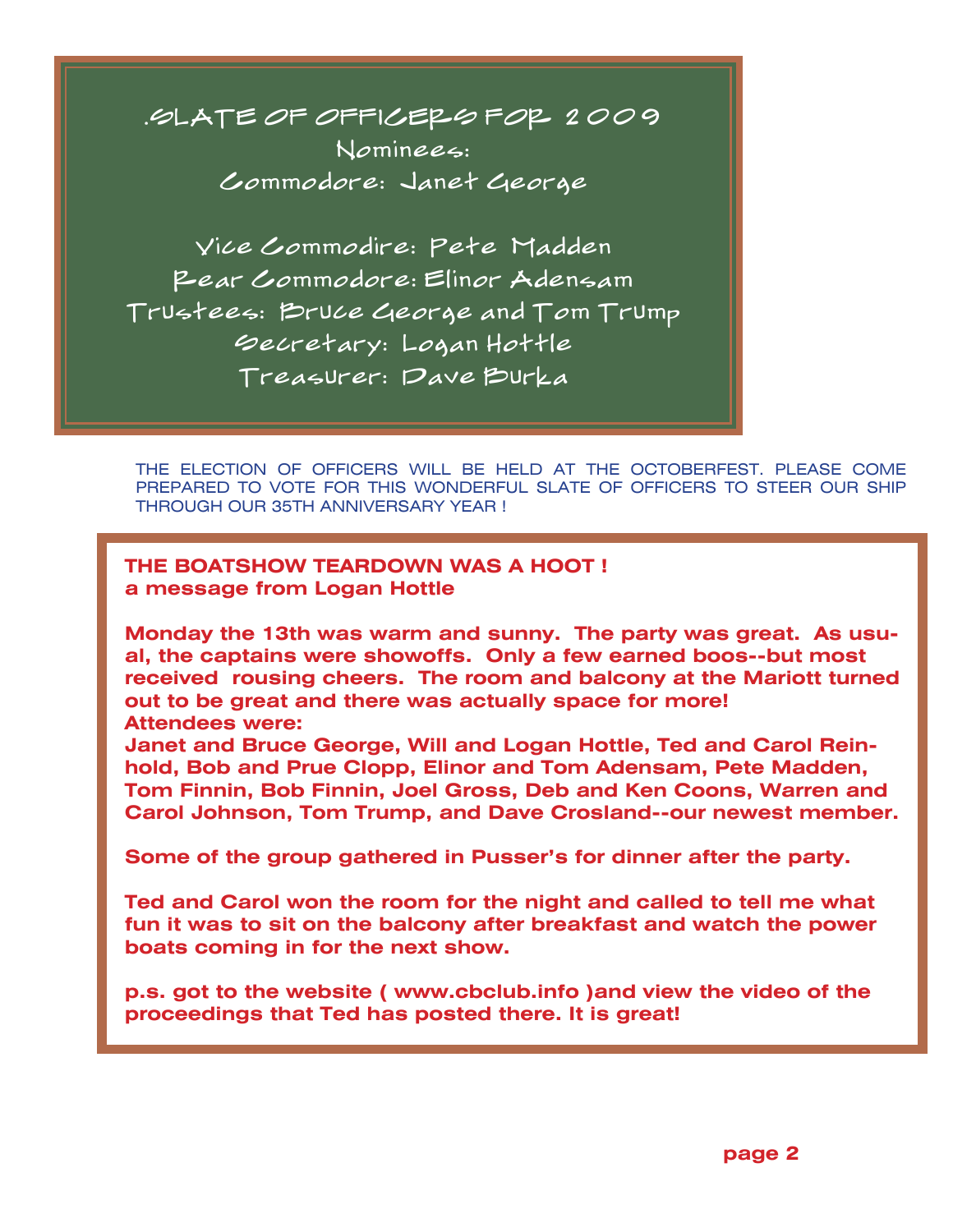# **A HORROR STORY WITH A HAPPY ENDING**

**Noel an Carol Patterson in their SUMMERSONG and Mal and Louise Mellington in DARK STAR set out from their home ports the first week in October for a long-planned two** week cruise together. They spent a pleasant night at anchor in Solomon's together and in the morning upped anchor to head out. Noel and Carol decided to go to the gas dock and pick up some ice while Mal and Louise waited around outside the harbor.

**T**here was a large powerboat at the gas dock, so SUMMERSONG pulled around it and ahead and then backed in to reach the dock in front of the powerboat. As you all must know, the props on our boats kick the sterns out, so to get closer to the dock Noel stood up on the edge of the boat to reach the dockline above, as the tide was extremely low at that time. He picked up the line, which seemed pretty short to he really pulled very hard on it to get the stern closer to the dock. Suddenly something gave way, a great reel of line came tumbling aboard and Noel was catapulted backward into the cockpit in a heap and struck his head on a winch. Carol , who had been busy as well, heard the terrific thump and found Noel unconscious in a great puddle of blood. She was terrified, but grabbed towels to cradle his head, someone on the dock dialed 911. The powerboat had left and the Mellingtons came into the dock as they had seen the commotion. The ambulance arrived and the medics put a collar on Noel and strapped him to a board and took him away to be medevaced by helicopter to Prince George's Hospital. Carol couldn't go in the helicopter, but a couple, complete strangers, volunteered to drive Carol to the hospital. As they were pulling away Mal came running out with Noel's glasses and Louise put a large batch of cash in Carol's pocket. They told her to have no worries about the boat, they would take care of it.

**T**he hospital took great care of Noel, with neurologists and kind and loving nurses and **doctors, through a very trying time. Noel had to have 16 stitches in his scalp, had bleed**ing in his brain and some bruising as well. The bleeding , fortunately, absorbed, which meat that a shunt operation was not necessary. The Patterson kids came immediately to the hospital, where they found their dad in a very muddled state of mind. He gave some truly hilarious answers to questions from the staff, although there was a continual worry that this would be a permanent situation. After many days in critical care, he was moved to a regular room. He had developed a fever, but he became more and more coherent as time went by. Unfortunately, due to the lack of adequate funding for the hospital the rooms were not air conditioned which was pretty uncomfortable for everyone.

**Noel came home with a large patch on his head, but his hair is growing back and he's doing just fine. He is just under orders not to fall down! Logan and Will Hottle paid** Noel and visit and presented him with a Crash Helmet filled with fruit from the CBC as a welcome home.

**When Carol went back to Solomons to check on their boat she found that Mal and** If Louise had put her into a slip just behind the gas dock, taken all the food out of the icebox, cleaned all the blood out of the cockpit, put the cushions below and left everything absolutely shipshape even to faking down the dock lines.

**T**his terrible incident has just pointed up the advantage as well as the great joy of cruis-I ing together, which we do so often in our good old CBC. We look out for each other and often our fellow cruisers have been real lifesavers in all kinds of tough situations.

**P**e wish Noel a steady and speedy recovery and a wonderful two weeks for the two of them next year on SUMMERSONG to replace the vacation they missed this fall.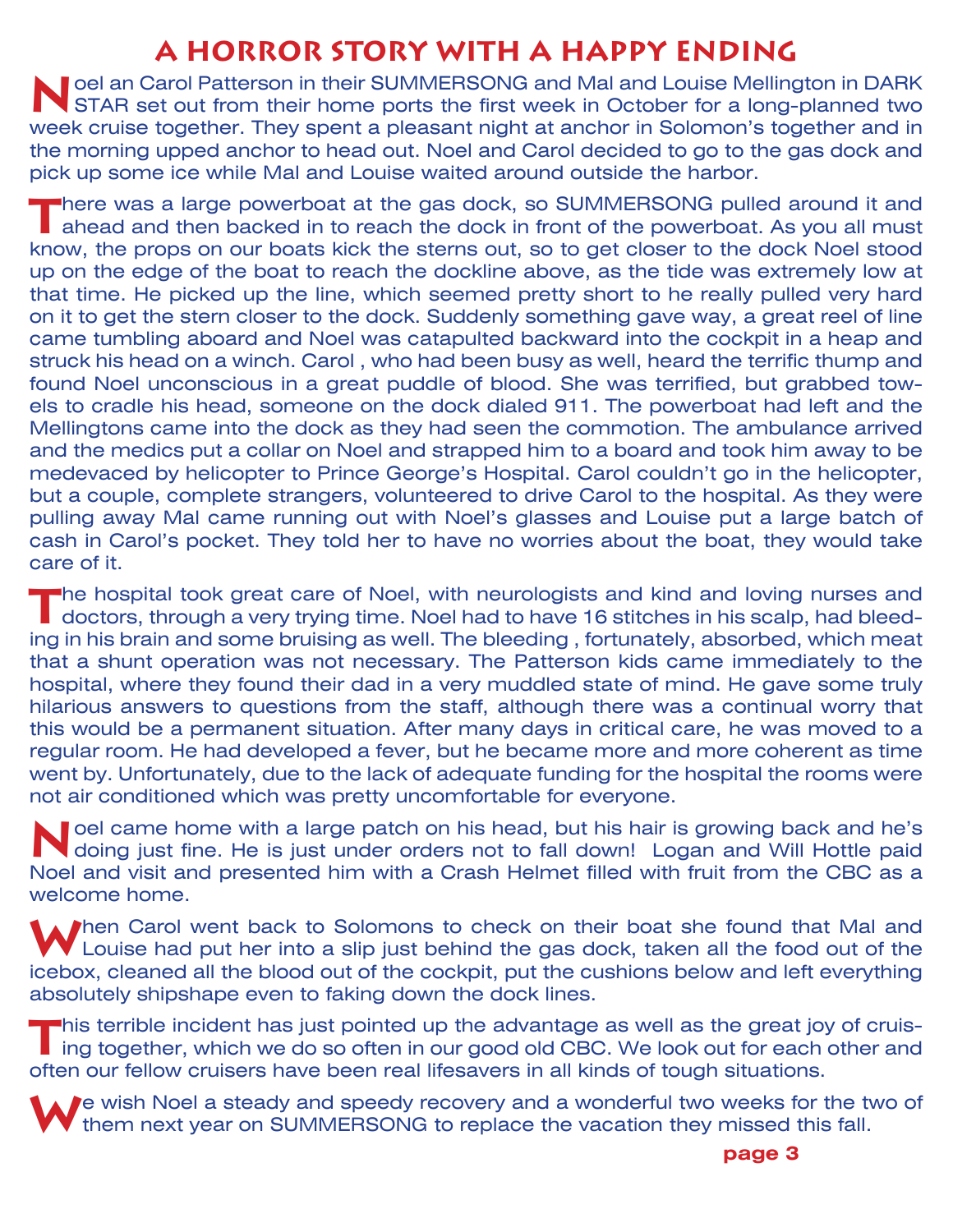#### A NOTE FROM YOUR EDITOR.

My computer is full of wonderful photos and information about the cruises the club has taken in the later part of this summer. As the Kennard family was spending a lot of time visiting Anne Arundel Medical Center and then taking an interesting two week cruise around Manhattan, up the Hudson, through the Erie Canal, to the St. Lawrence to Quebec City...... I am quite behind in getting our news to you.

I have high hopes that before the Fall Luncheon I will be able to get all in order and send out a final newsletter with all the fun things we have done that you would like to know about.....complete with all the great pictures that folks have sent me,

> We'll see you at the Octoberfest and our g r e a t

| <b>MINUTE CHOCOLATE MUG CAKE</b>                                                                                                |                                             |
|---------------------------------------------------------------------------------------------------------------------------------|---------------------------------------------|
|                                                                                                                                 | 4 tablespoons flour                         |
|                                                                                                                                 | 4 tablespoons sugar                         |
|                                                                                                                                 | 2 tablespoons cocoa                         |
|                                                                                                                                 | 1 egg                                       |
|                                                                                                                                 | 3 tablespoons milk                          |
|                                                                                                                                 | 3 tablespoons oil                           |
|                                                                                                                                 | 3 tablespoons chocolate chips<br>(optional) |
|                                                                                                                                 | small splash of vanilla extract             |
|                                                                                                                                 | 1 large coffee mug                          |
|                                                                                                                                 |                                             |
| $\bullet$<br>Add dry ingredients to mug, and mix well. Add the egg and mix                                                      |                                             |
| thoroughly. Pour in the milk and oil and mix well. Add the<br>$\bullet$<br>chocolate                                            |                                             |
| chips (if using) and vanilla extract, and mix again.                                                                            |                                             |
| Put your mug in the microwave and cook for 3 minutes at 1000<br>watts. The cake will rise over the top of the mug, but don't be |                                             |
| alarmed!                                                                                                                        |                                             |
| Allow to cool a little, and tip out onto a plate if desired.                                                                    |                                             |
|                                                                                                                                 |                                             |
| $\bullet$<br>EAT! (this can serve 2 if you want to feel slightly more virtuous).                                                |                                             |
| And why is this the most dangerous cake recipe in the world?<br>$\bullet$                                                       |                                             |
| Because now we are all only 5 minutes away from chocolate                                                                       |                                             |
| cake at anytime of the day or night!<br>$\bullet$                                                                               |                                             |
|                                                                                                                                 |                                             |
| This Culinary delight comes to you courtesy of                                                                                  |                                             |
| Doc and Carol Johnson. Try it ! You'll like it !                                                                                |                                             |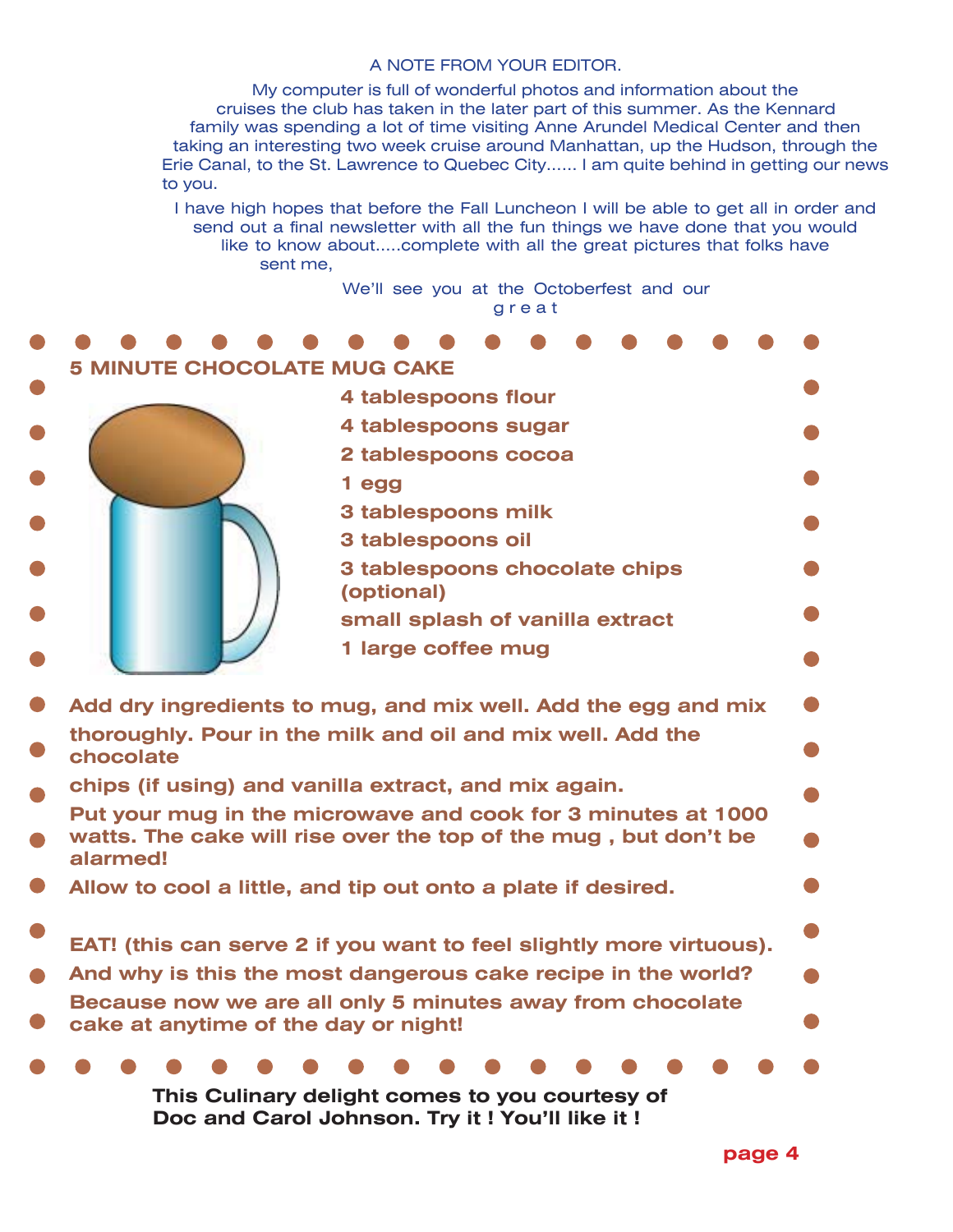

OL CLUB LATE NOVEMBER 2008



The Breakfasters

VOLUME 35 ISSUE 10

om & Deb: Wow! Good!

Paul & Joel plan their day.

Two smiling docs!



The **Where-The-Wind-Blows** 

**CRUISE** started out in Almshouse Creek on Sunday morning with a marvelous breakfast at the Hottle Residence. The winds dictated an easy trip up there, and the boats all congregated in the creek in front of the Hottle Abode. One family came by land yacht to join in: Ned & Fayla

Peggy & Janet: good hot Coffee.

Will, Logan, & Janet: Checking out the oven.

weekend! As you can see from the pictures Sandra, Fayla & Lucy Sherrer and Lucy. Whatta way to start a long everyone had a grand time and feasted on Logan's great food!

The cruise director was Tom Trump who was single-handing his new CAPE DOCTOR. ACOMES was in her slip. SAVOIR FAIRE, WHIPPERSNAPPER, WIND DANCER, LO-LIGO, SEA SCAPE, BRISTOL FASHION III, BROAD ARROW and CHANTEY floated

happily while their Captains and Crews breakfast-

heading across the Bay in a nice wind : destination Tilghman Creek.

It was a glorious sail that day up Eastern Bay and BON-KERS TWO pulled in just as happy hour started and was directed to tie up alongside



ed in style, before <sup>Joel,Carol, Janet & Bruce</sup>





Hunny & Doc

space for hors d'oeuvres & revelers) LITTLE STAR dropped <sub>Margret</sub> the party boat (therefore providing a bit more cockpit a hook and Jim and Joan Philpott joined the gathering on the party boats.

Sam was his usual cool and collected self and the feisty Lily managed to behave herself too, even when sharing a dinghy with Peter Madden. When you gotta go, you gotta go, even with a stranger!



Tom, Ken, & Logan: Honestly?



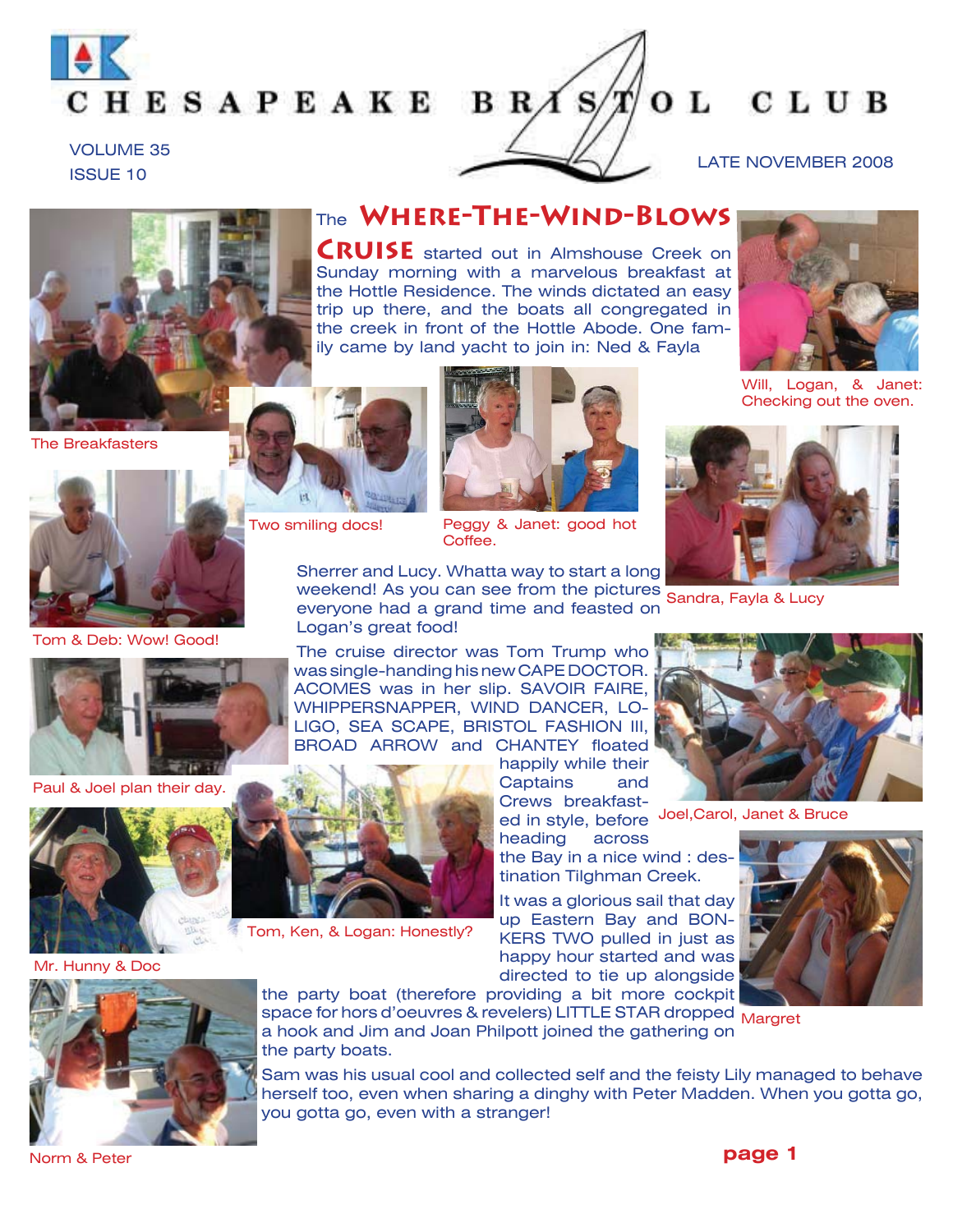

Salty Sam the Sailor

As Happy hour drew to a close, Jim Philpott and Joan announced that they had their wedding cake on board! A parade of dinghies hustled to LITTLE STAR to bring home the great Chocolate cake. The sunset that night was marvelous, and the raft broke up for the night... in the dark! There was no wind at all that night and the boats



just noodled around in the still water.. Paul, Tom T, Janet, Tom F. and a good laugh ! bringing a nudge or two between the

The new bride: Joan

Johnson's craft and the stern of the Kennard's boat.. which, fortunately had a large fender (inflated dinghy) tied across it. Dumb Luck?

Monday dawned bright and clear with a northerly wind. The sail down Eastern bay was delightful and after we all rounded Bloody point it became apparent that the wind was moving just ever so slightly to the East. Those who berthed in the South rive could go straight home.. and the Mill Creek and Whitehall contingent only had to make one small tack to sail right home! What a marvelous day!



# And then came THE DIVIDING CREEKS FALL CRUISE, 2008

The Fall cruise consisted of a series of races starting in Dividing Creek on the Wye river, and ending in Dividing Creek on the Magothy. The winner, would receive a trophy that would be named after the winning boat. There would be six races with two to be discarded to determine the winner. The race days would be separated by lay days to give time for boats and crews to recover.

ACOMES, LOLIGO and OUR TIME joined SEA SCAPE in Dividing Creek on the Wye River for the start of the Fall Cruise on Saturday, September 13, Pete's 65th Birthday. Cocktails on SEASCAPE included champagne and birthday cake, kindly brought by Logan and Will so as to surprise the birthday boy.

**Sunday, Sept. 14th,** OUR TIME left for Rock Hall but developed transmission failure soon after leaving and had to be towed home. ACOMES, LOLIGO and SEA SCAPE raced from Dividing Creek to St. Michaels, in the first race of the series. LOLIGO came first, SEA SCAPE second and ACOMES third. Cocktails were on SEA SCAPE, dockside at the Chesapeake Bay Maritime Museum, with more champagne and birthday cake.



**Monday, Sept. 15th,** was lay day in St. Michaels. After a good lunch in town, we shopped in the afternoon and were joined by CAPE DOCTOR and WHIP-PERSNAPPER for an excellent dinner at Characters. We all adjoined to SEA SCAPE, where we toasted Pete with the



lovely birthday present wine and finished the cake.

**Tuesday, Sept. 16th** found us racing to Shipping Creek, but alas, ACOMES ran aground, later rescued by a kindly crabber (there are such folks!), and joined

us in Shipping Creek minus an anchor. SEASCAPE came in first, LOLIGO second, CAPE DOCTOR third and WHIPPERSNAPPER fourth. We were joined by BROAD ARROW and WIND DANCER. Cocktails were aboard BROAD ARROW and SEASCAPE.

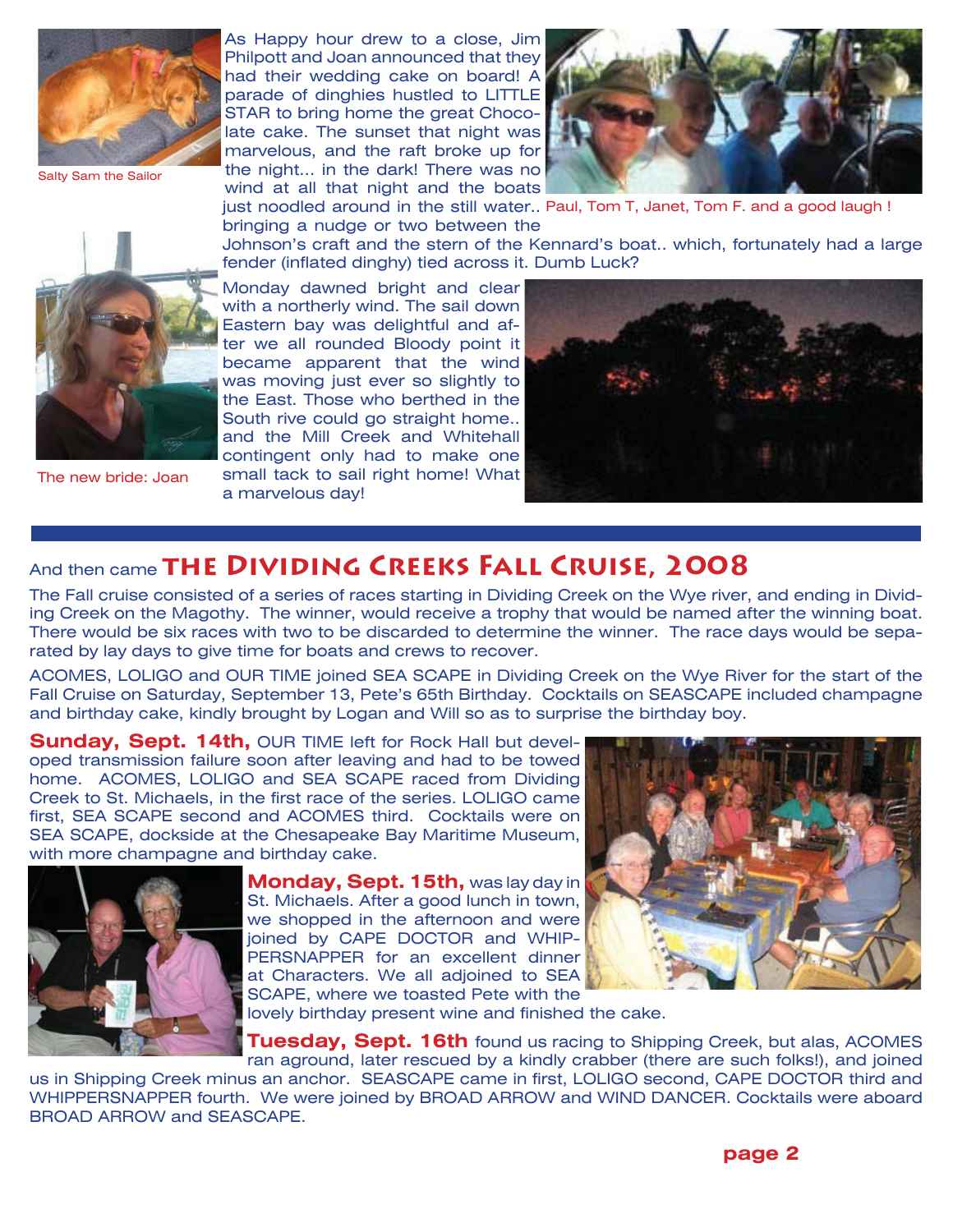**Wednesday, Sept. 17th** was lay day. ACOMIS left for home in the early morning to go to the Baltimore Symphony with Shirley and Hunter. Tom Carey had offered to try to pick up the Hottles' anchor, so Logan and Doc gave him the coordinates. Low and behold, at that exact position, Peggy leaned over the and there was the buoy that was attached to the anchor! We celebrated Peggy's birthday, which was that day, and also Tom's which was the following week , with a wonderful cookie cake, complete with candle, provided by Carol and Doc; cards, and, of course, cocktails! A contest to find who could make the most words out of "Chesapeake Bristol Club" was given out by the Maddens. The winners would be announced on the next lay day.



#### **Thursday, Sept. 18:** WIND DANCER left us early the next morning and called

to alert us of windy conditions on the Bay. Luckily by the time the rest of us got out it was mostly good sailing. The race to Herring Bay was won by BROAD ARROW, with CAPE DOCTOR second, LOLIGO third, SEA SCAPE fourth and WHIPPERSNAPPER fifth. MERIDIAN was waiting for us at Shipwright Harbor and we all had cocktails in the Gazebo.

**Friday, Sept. 19** was a leisurely lay day. Doc, Carol, Paul and Marge walked to Java's for coffee and then went to have breakfast at the local eatery. Others did laundry, read and generally lazed until cocktails at the gazebo, where we were joined by the Hottles, who drove down, and then on to dinner at Calypso. Will and Logan took home the anchor and float which had been safely stowed on SEA SCAPE. Winners of the contest were Warren and Carol with Tom Trump second. A second quiz, on Britain, was given out.



#### **Saturday, Sept. 20:** The fourth race was from Herring Bay to Dun Cove. The wind was really blowy for quite some

**ABRESSEREE INSURED** 

time, but suddenly died. CAPE DOCTOR'S jib was torn and we all got tired of beating! However, BROAD ARROW was 1st, SEA SCAPE 2nd, MERIDIAN 3rd, WHIPPERSNAPPER 4th and CAPE DOCTOR 5th. Cocktails were held on Whippersnapper and Seascape.

**Sunday, Sept. 21**: Lay Day at Dun Cove, a lazy day catching up with tasks and recovering from the previous day's sailing. Doc

helped Tom to repair his torn jib. We had a lovely picnic in the afternoon in a field above Sam's beach. Prizes were awarded for the British Quiz. First place winners were Warren and Carol, second was Tom Trump. The Ex-Pats were very impressed with all the contestants' knowledge!



#### **Monday, Sept. 22nd,** the fifth race



was to the Rhode River. BROAD ARROW was first, MERIDIAN 2nd, SEA SCAPE 3rd, CAPE DOCTOR 4th, and WHIPPERSNAPPER 5th. We were joined by friends of the Maddens', Chris and Virginia White on their boat, INTERLUDE. Bruce and Janet George were gracious hosts, with wonderful hors d'ouvres and libations! It was great to see so many members there. Bruce picking everyone up in his wonderful motor-launch and brought

**page 3**